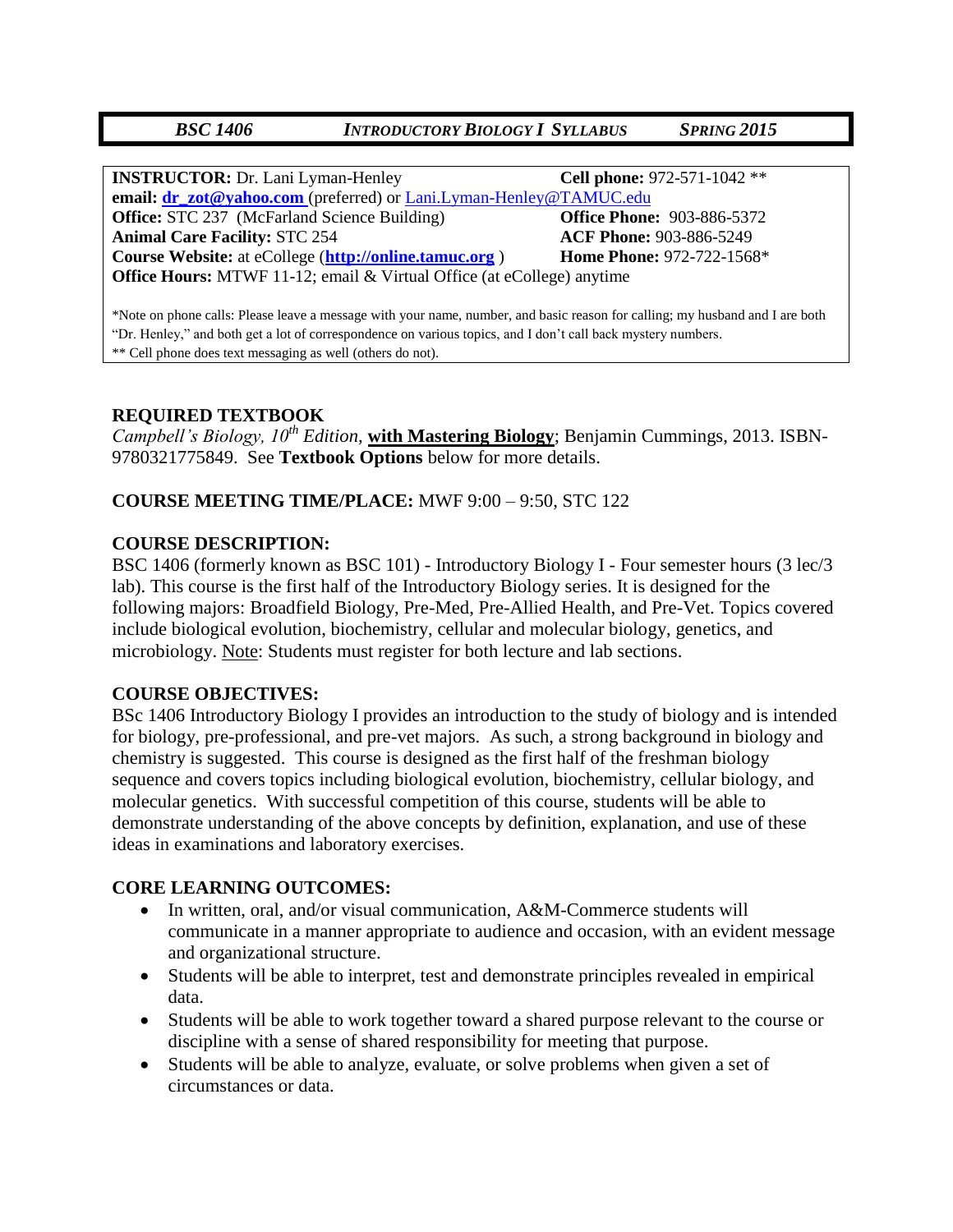# **LABORATORY:**

You **must** be enrolled in a BSc1406 laboratory section in order to receive credit for the course. The laboratory will account for **25%** of your final grade. *The laboratory sessions will begin the SECOND week of classes.* You will receive a complete schedule, syllabus, and further instructions from your Lab Instructor at the first meeting. All labs meet in STC 217, and the lab manual will be available for download at eCollege (password is *always* **biology**). You are responsible for printing the required pages and maintaining a binder which may be checked (for a grade) at any time. If you are unable to attend your scheduled lab, you MIGHT be able to attend a different section that week, with instructor permission. Correspond directly with the lab instructors- all contact information will be available on the Lab syllabus and at eCollege. See the Schedule of Classes for this semester for available lab meeting times <http://www.tamuc.edu/schedule/>

|                                       |      | <b>Week</b> Start Date | <b>Topic</b>                                          | <b>Other Notes</b>         |  |  |  |  |
|---------------------------------------|------|------------------------|-------------------------------------------------------|----------------------------|--|--|--|--|
|                                       | J    | -19                    | Ch. 1: Syllabus and Introduction to the Study of Life | <b>Monday Holiday</b>      |  |  |  |  |
| 2                                     |      | 26                     | Ch. 2 and 3: Chemistry and Water                      |                            |  |  |  |  |
| 3                                     |      | F 02                   | Ch. 4 and 5: Carbon and Macromolecules                |                            |  |  |  |  |
| 4                                     |      | 09                     | Ch. 6: The Cell<br><i>Exam 1 (Ch. 1-5)</i>            |                            |  |  |  |  |
| 5                                     |      | 16                     | Ch. 7 and 8: Cellular Membranes and Metabolism        |                            |  |  |  |  |
| 6                                     |      | 23                     | Ch. 9: Cellular Respiration                           |                            |  |  |  |  |
| 7                                     | M 02 |                        | Ch. 10: Photosynthesis                                |                            |  |  |  |  |
| 8                                     |      | 09                     | Ch. 10 continued                                      |                            |  |  |  |  |
| 16<br><b>SPRING BREAK- NO CLASSES</b> |      |                        |                                                       |                            |  |  |  |  |
| 9                                     |      | 23                     | Ch. 12: Mitosis                                       | <i>Exam 2 (Ch. 6-10)</i>   |  |  |  |  |
| 10                                    |      | 30                     | Ch. 13: Meiosis                                       |                            |  |  |  |  |
| 11                                    | A 06 |                        | Ch. 14: Mendel                                        |                            |  |  |  |  |
| 12                                    |      | 13                     | Ch. 14: continued                                     |                            |  |  |  |  |
| 13                                    |      | 20                     | Ch. 17: From a Gene to a Protein                      |                            |  |  |  |  |
| 14                                    |      | 27                     | Ch. 27 Bacteria                                       |                            |  |  |  |  |
| 15                                    |      | M <sub>04</sub>        | Finish up/Review                                      | Exam 3 (Ch. 12-14, 17, 27) |  |  |  |  |
| 16                                    |      | 13                     | $8:00-10:00$ am<br><b>Comprehensive Final Exam</b>    |                            |  |  |  |  |

# **TENTATIVE LECTURE SCHEDULE: SPRING 2015**

This schedule is a general outline for your reference and is subject to change. Actual exam dates will be announced a minimum of one week in advance. **Final Exams** are already assigned to specific dates at this time (see <http://www.tamuc.edu/admissions/registrar/academicCalendars/final-exam-schedule.aspx> )

# **ATTENDANCE**:

Attendance is mandatory, and a seating chart will be used for ease of recording attendance. Repeated unexcused absences or disruptive behavior such as talking during lecture or repeated tardiness will negatively affect grades (especially if borderline); similarly good attendance and behavior will be rewarded via attendance/participation credit. Missing 20% or more of lecture (unexcused absences) will result in a grade of F for the course. Note that Labs have similar policies, and failing lab will virtually assure failing the course. *Please note*: **Cell phones, texting, iPods, emailing, YouTube, playing games, excessive talking and other forms of disruptive behavior are not allowed during class time. Students that are consistently disruptive in class may be dropped from the class without notice.**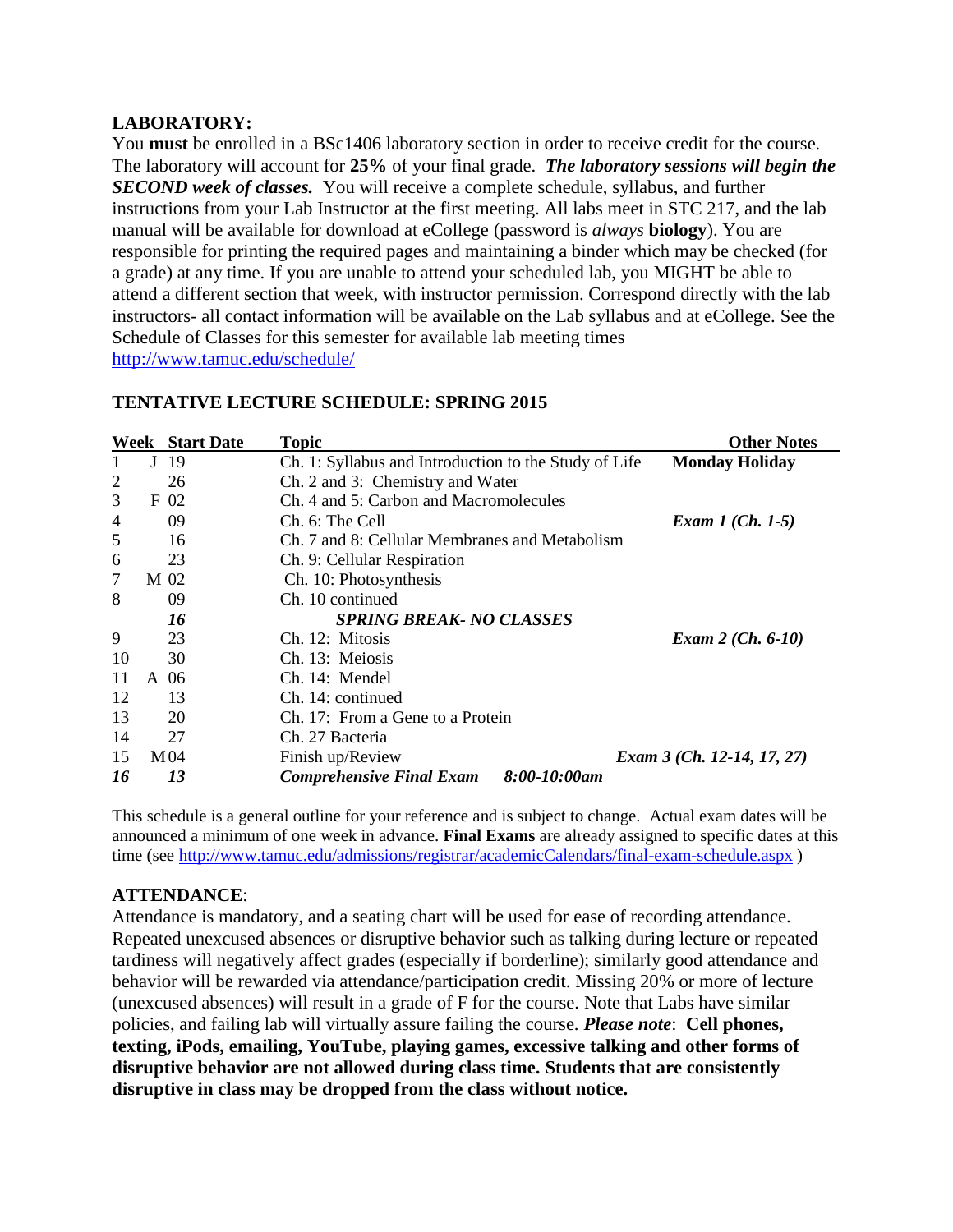**NOTE THAT** *This is a Majors-level course*, and you are expected to allot adequate time to *regularly* studying the material on your own- this material forms the foundation for your advanced classes in the coming terms. You are expected to read all textbook chapters corresponding to topics covered in lecture. It is also strongly recommended that you read the preface of the textbook, with hints on how to best use it. We will not use every chapter of the textbook in lecture, and we may discuss some aspects in more detail than your text goes into- so be sure to keep up with lecture notes too! If you miss a lecture, you are still responsible for that day's material- read the chapter, get notes from someone in class, review the powerpoints (posted at eCollege), and see me for any clarification. If you have difficulty with the material, feel free to see me *as soon as you can* for advice on how best to improve.

# **EXAMS AND GRADING**:

Grades will be computed based on a "10-point scale" such that a total of 90% or higher of possible points will result in a grade of A, between 80% and 89.9% a B, and so on. If your total is lower than 60% of the class points you will fail the class (yes, that's an F). The points are planned to be as follows:

| <b>Mastering Biology</b> | 100 |
|--------------------------|-----|
| Exam 1                   | 100 |
| Exam 2                   | 100 |
| Exam 3                   | 100 |
| Comprehensive Final Exam | 100 |
| Attendance/Participation | 25  |
| Lab grade                | 175 |
|                          | 700 |

Exams will be announced in class and posted at eCollege at least one week in advance. Regular exams will include questions drawn from lecture notes, handouts, or Mastering Biology assignments. The final exam will be comprehensive. **No exam grades will be dropped**. Any student caught cheating on an exam will receive a zero for that exam. Students may only take pencils and erasers to their seats; all Scantrons and additional paper will be provided by the instructor. All other items must be left in the front of the classroom. Cell phones MUST BE TURNED OFF during exams – failure to comply with this may result in 10 points being deducted from exam grades.

# **MAKE- UP WORK:**

In the case of a missed exam, with presentation of a valid and documented excuse you may arrange for a make-up exam. Such make-ups MUST be scheduled with **me** within 7 days of the missed test (if you are not in town, pick up the telephone or have a friend do it), and may be mainly short answer or essay in nature. Lack of such arrangements will result in a score of **0** for that test, and only ONE exam may be made up in this fashion. Such make-up exams will be given during finals week ONLY. Extreme circumstances will always be taken into consideration- SEE ME before you assume anything.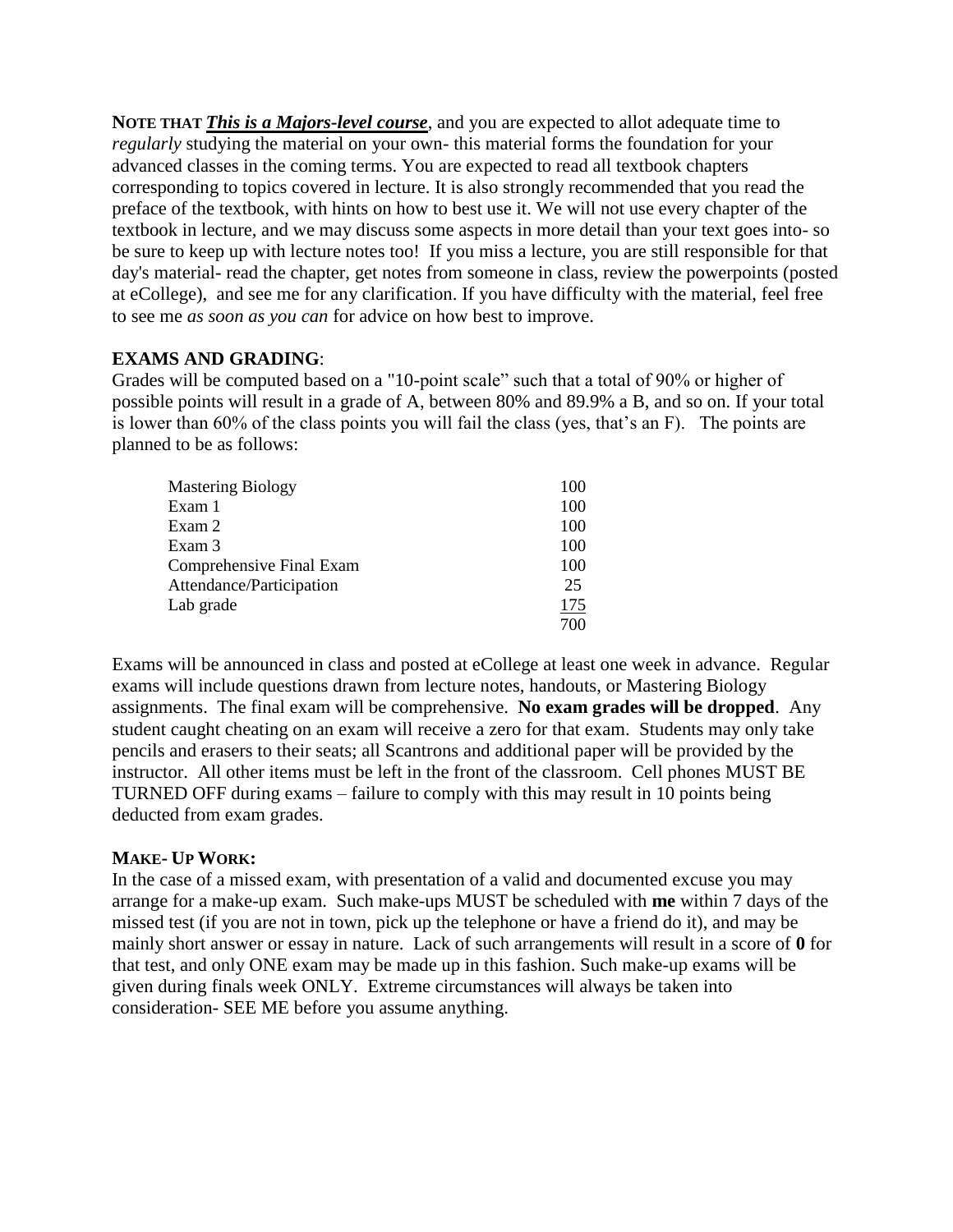### **MASTERINGBIOLOGY ACCESS:**

You are *required* to purchase the **Mastering Biology** online course component and complete all of the homework assignments listed- these exercises will have the same weight in your grade as an exam!

Go to [http://www.masteringbio.com](http://www.masteringbio.com/) to enroll in Mastering Biology. Do not check yes for the Virtual Labs. IMPORTANT: The course ID# for my section is

**BIOLHENLEYSPRING2015**, (and the University zipcode is 75428). Once enrolled, you will see a window that shows Recent and Upcoming Assignments (you may need to scroll down). Please note that assignments have due dates – they do not receive credit if turned in late. It is the student's responsibility to keep track of due dates - failure to complete assignments by the due dates will result in a zero for the assignment. You will have an assignment for each chapter covered in lecture, plus a tutorial to get started. Each assignment consists of several activities, multiple-choice questions, and quizzes; your grade will be based upon the total of all of those scores combined (that is, you will have one grade for each assignment). Assignments will remain available for students to use to study for tests, although points cannot be earned after the due date; there are also many excellent resources for studying for exams in the Study Area. There are tutorials for how to use this system- be sure to complete them first to avoid blowing points on navigation errors or misunderstandings. Or ask for help.

# **TEXTBOOK OPTIONS**:

Please note that you will need the **textbook** *and* **Mastering Biology** for both Introductory Biology I and II. There are many ways to obtain your text and MasteringBiology- here are examples, just be SURE to get the 10<sup>th</sup> edition textbook <u>AND</u> MasteringBiology! If you can't get both right away, GET MasteringBiology FIRST! (And do NOT get the virtual lab…). Also do note that you don't NEED both the paper text and ebook- as long as you have at least one of them.

- 1. University bookstore:<http://www.amcbookstore.com/home.aspx>
- 2. Pearson (publisher) website (if you are purchasing online, this is the recommended route to assure the CORRECT versions, especially of MB): [http://www.mypearsonstore.com/bookstore/campbell-biology-plus-masteringbiology](http://www.mypearsonstore.com/bookstore/campbell-biology-plus-masteringbiology-with-etext-access-0321775848)[with-etext-access-0321775848](http://www.mypearsonstore.com/bookstore/campbell-biology-plus-masteringbiology-with-etext-access-0321775848)
- 3. You may also rent the textbook from sites such as Chegg.com, or use other online sources (Amazon.com, etc.) Be SURE you are getting the right edition of the text AND MB!!!!

**Important!:** In many cases in which you save some money buying a text (online, etc.) you will have to purchase Mastering Biology separately, so be careful you don't end up paying more! If you purchased your textbook new it will contain an access code in a cardboard envelope. If you purchased a used book or you want to use the eText only (online textbook) you will need to purchase the access code online from [http://www.masteringbio.com](http://www.masteringbio.com/) , or [http://www.mypearsonstore.com](http://www.mypearsonstore.com/) .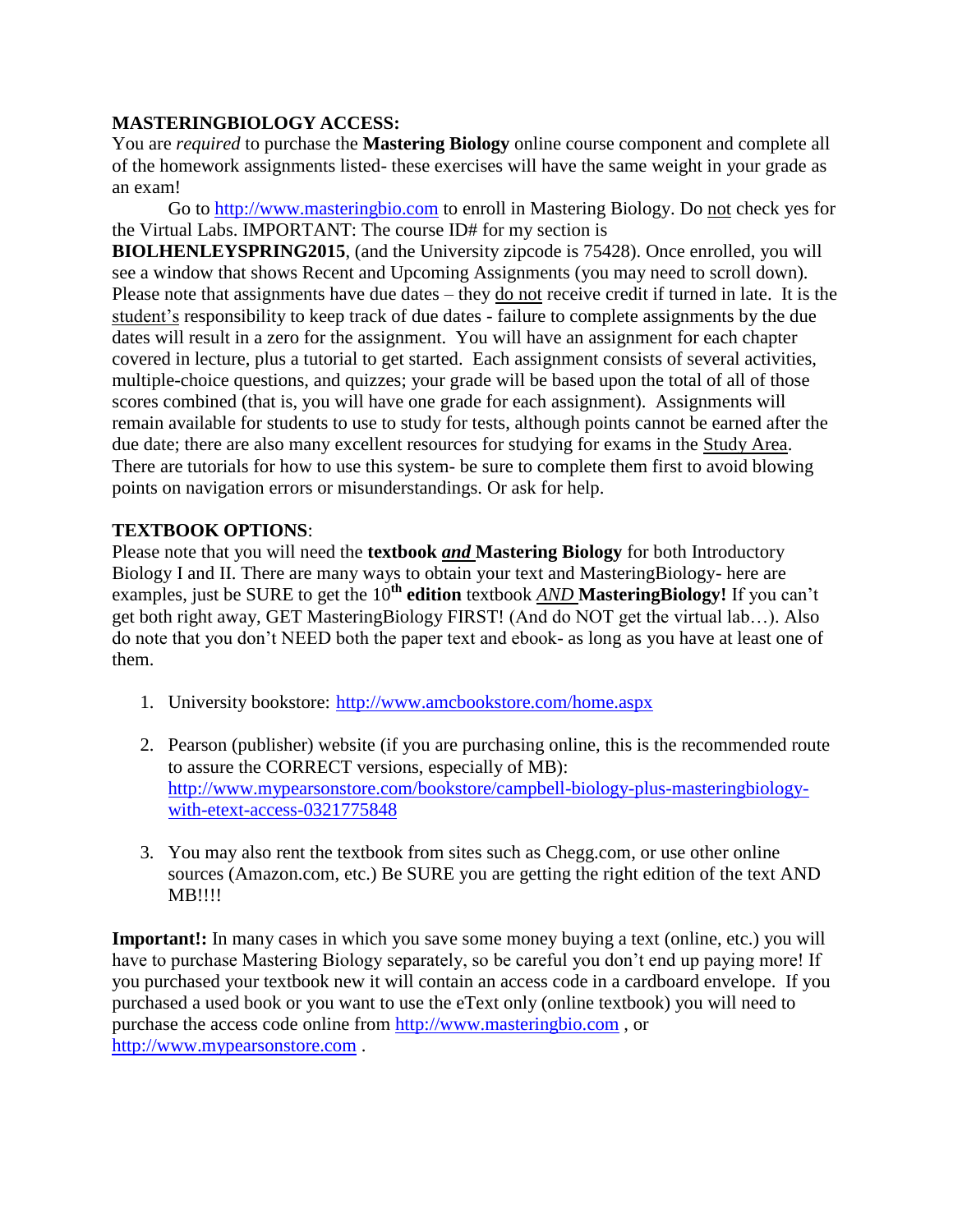# **TUTORING:**

There are ample free tutors available for many courses on campus, including this one. In fact, extra credit will be awarded to students that have attended approved tutoring sessions. This course has a dedicated tutor(s) through SI:

[http://www.tamuc.edu/CampusLife/CampusServices/AcademicSuccessCenter/tutorInfo/default.aspx.](http://www.tamuc.edu/CampusLife/CampusServices/AcademicSuccessCenter/tutorInfo/default.aspx) The tutor (generally someone who did very well in this class in recent semesters) is available for help with homework, lab work, studying for tests, or any questions you may have, and frequently visits lectures. Tutors will also have review sessions prior to each test. In addition you may visit *JAMP Room Biology tutoring* – STC #110; schedule will be posted outside the door. For questions regarding JAMP, please contact Dr. Slovak 903-886-5368 or [john.slovak@tamuc.edu.](mailto:john.slovak@tamuc.edu)

# **RESOURCES:**

There are a variety of resources at your disposal to aid with your studies in addition to your Mastering Biology account. This lecture is "Web Enhanced"- it has an *eCollege* site that you will be expected to use regularly; you can enter via your MyLeo account, or go directly to **[http://online.tamuc.org](http://online.tamuc.org/)**. There is also a wide variety of study aids available at the text's website, accessible through your MasteringBiology account.

You may also find useful the **Academic Success Center** services, which include tutoring and workshops (including such topics as "Managing Test Anxiety"): <http://www.tamuc.edu/CampusLife/CampusServices/AcademicSuccessCenter/default.aspx> Try out these features early, while they have time to help you!

And of course the Academic Calendar, which does include information regarding University holidays, deadlines to add, drop, withdraw, and other such activities. This page also includes the link to each semester's Final Exam schedule (which may also be useful for your other courses):<http://www.tamuc.edu/admissions/registrar/academicCalendars/>

Additionally, you may find the following *Biology websites* useful*:* 

- Cells Alive!<http://www.cellsalive.com/>
- The Biology Project<http://www.biology.arizona.edu/>
- Online Biology Book <http://www.emc.maricopa.edu/faculty/farabee/BIOBK/BioBookTOC.html>
- Kimball's Biology Pages<http://users.rcn.com/jkimball.ma.ultranet/BiologyPages/>
- The Tree of Life Project<http://tolweb.org/tree/>

#### **OTHER NOTES (INCLUDING OFFICIAL UNIVERSITY STATEMENTS/AKA: THE FINE PRINT)**

It is the responsibility of the student to inform me of any problems you may have affecting your performance in class, be it due to professionally diagnosed disability, personal or work-related problems, or anything else that comes up, so that appropriate adjustments can be made.

#### **Students with Disabilities:**

The Americans with Disabilities Act (ADA) is a federal anti-discrimination statute that provides comprehensive civil rights protection for persons with disabilities. Among other things, this legislation requires that all students with disabilities be guaranteed a learning environment that provides for reasonable accommodation of their disabilities. If you have a disability requiring an accommodation, please contact: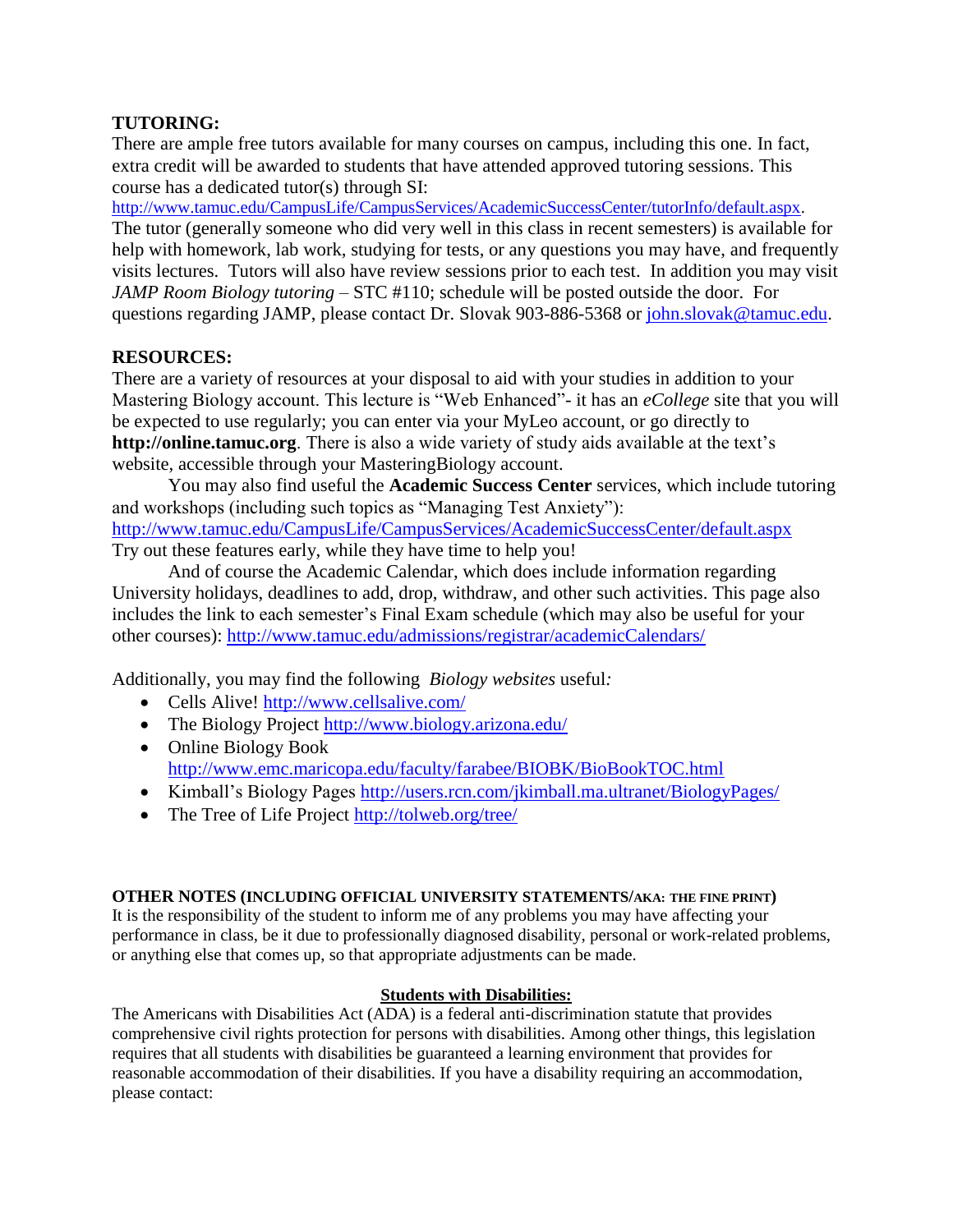**Office of Student Disability Resources and Services, Texas A&M University-Commerce, Gee Library, Room 132, Phone (903) 886-5150 or (903) 886-5835, Fax (903) 468-8148, email**  [StudentDisabilityServices@tamuc.edu](mailto:StudentDisabilityServices@tamuc.edu) (or visit <http://www.tamuc.edu/CampusLife/CampusServices/studentDisabilityResourcesAndServices/default.aspx>

#### **Regarding student conduct**

"All students enrolled at the University shall follow the tenets of common decency and acceptable behavior conducive to a positive learning environment. See Student's Guide Handbook, Policies and Procedures, Conduct." Please be advised that students who are disruptive to class activities will be dropped from the class and may face further disciplinary action.

#### **Plagiarism**

"*Plagiarism* is a criminal activity. You must cite all sources of information. Unreferenced copying of material, whether parts of sentences, whole sentences, paragraphs or entire articles, will result in a score of zero for your essay and can result in further disciplinary action." Note that this is true throughout the University and we do have plagiarism-detecting software in place. Of special note in an online environment- "cut and paste" from websites without appropriate citation IS plagiarism, yet putting everything in quotation marks is not an acceptable alternative. You must learn to construct your own sentences with information you find (and changing a couple of words in a sentence or reordering sentences in a paragraph are not enough). If you have any questions about what is considered plagiarism or wish advice on avoiding it, please contact your instructor.

#### **EARLY INTERVENTION FOR FIRST YEAR STUDENTS:**

Early intervention for freshmen is designed to communicate the University's interest in their success and a willingness to participate fully to help students accomplish their academic objectives. The university through faculty advisors and mentors will assist students who may be experiencing difficulty to focus on improvement and course completion. This process will allow students to be knowledgeable about their academic progress early in the semester and will provide faculty and staff with useful data for assisting students and enhancing retention. Grade reports will be mailed by the end of the sixth week of the semester.

#### **FINAL NOTE:**

I make efforts to conserve resources (and cost) in providing materials for class. All materials provided in class are to be found at the eCollege website. I will not provide hard-copy handouts of anything that you can access there- you may print what you need, when you need it; or just download a copy to have handy. Clearly computer access is assumed of all students. If you do not have one of your own (or your online access is limited), there are computer labs available all around campus- Gee Library most notably, and more locally Science building room 210. You may need to provide your own paper for printing, or pay a charge. Also, places like Staples and OfficeDepot will print materials for a reasonable fee if you bring your flash-drive. Last bit of advice: **Get a Calendar. Learn how to use it.**